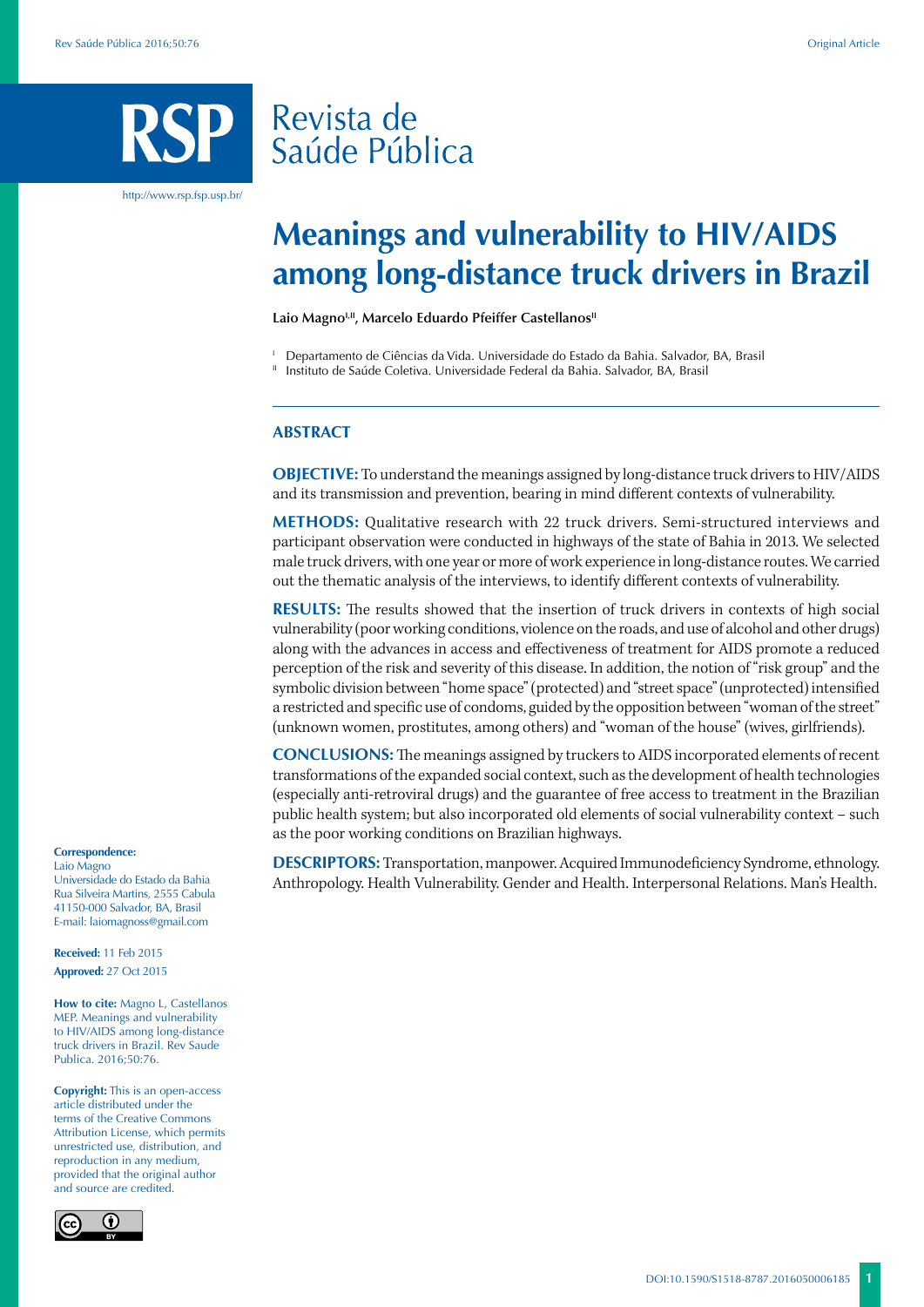# **INTRODUCTION**

The AIDS pandemic still represents a major challenge regarding the fight against the stigma and criminalization of sexual minorities, the access to HIV prevention and treatment, and the greater attention to socially vulnerable groups<sup>16,a</sup>.

The Joint United Nations Programme on HIV/AIDS indicates that people who live in extreme mobility – military, truck drivers, among others – may experience high vulnerability contexts to infection by  $H*IV*<sup>a</sup>$ . .

The largest permanence on road seems to increase the chance of HIV infection in long-distance truck drivers<sup>5</sup>. Studies on Brazilian truck drivers show that, in their travels, they relate to casual partners $^{6,13,24}$  or sex professionals $^{6}$ . The option for unprotected sex $^{6},$ based on the physical appearance of the partner<sup>11</sup>, and the "macho culture"<sup>24</sup> aggravate this situation.

Structural work-related factors also seem to favor the drivers' vulnerability to HIV, even if indirectly. According to Sastry<sup>19</sup>, although many studies show the importance of structural factors to the risk of HIV infection, yet there is little empirical researches dealing with this issue in truck drivers. In analyzing narratives of truck drivers in Indian highways, the author found a context of socially vulnerability, marked by marginalization, work informality, violence, and poor conditions of work, with serious consequences for the prevention of HIV/AIDS among truck drivers.

In Brazil, studies show the existence of poor working conditions<sup>10,23</sup>, high workload imposed by companies and shipping companies<sup>18</sup>, use of amphetamines<sup>10,13,14</sup>, and consumption of alcohol and other drugs<sup>21</sup> among truck drivers.

These situations are aggravated on a general framework of limitation of health policies and programs that deal with such situations, directly or indirectly, reinforcing the idea that truck drivers experience different contexts of vulnerability. This article aims to understand the meanings assigned by long-distance truck drivers to HIV/AIDS and its transmission and prevention, bearing in mind different contexts of vulnerability.

#### **METHODS**

We conducted a qualitative research with 22 truck drivers. Semi-structured interviews and complementary field observations were both performed between April and August of 2013. The 22 interviews were conducted outdoors (guided by a interview script), audio recorded, and transcribed. The saturation criterion was adopted to define the number of interviews. We selected male truck drivers, with one year or more of work experience in long-distance routes (i.e., involving three or more states in Brazil).

The studied population recruitment, interviews, and observations were carried out at the following locations: 1) on the port area of Salvador; 2) in a gas station and a private parking lot on Highway Br 324 (region of Simões Filho, Bahia); 3) in a courtyard of a cargo company in Feira de Santana, BA. The three locations have a high concentration of long-distance route truck drivers.

The design of the research problem, field work, and data analysis were based on assumptions of interpretive anthropology<sup>8</sup> theory and of vulnerability concept<sup>2,12</sup>.

Ayres et al.<sup>2</sup> argue that the concept of vulnerability is emerging in the field of public health and is characterized by "a set of individual and collective aspects related to the greater susceptibility of individuals and communities to a disease or injury and, inseparably, lower availability of resources for their protection" (p. 78).

<sup>a</sup> UNAIDS - Joint United Nations Programme on HIV/AIDS. The gap report. Geneva; 2014 [cited 2014 Dec 2]. Available from: http://www.unaids.org/ sites/default/files/media\_asset/ UNAIDS\_Gap\_report\_en.pdf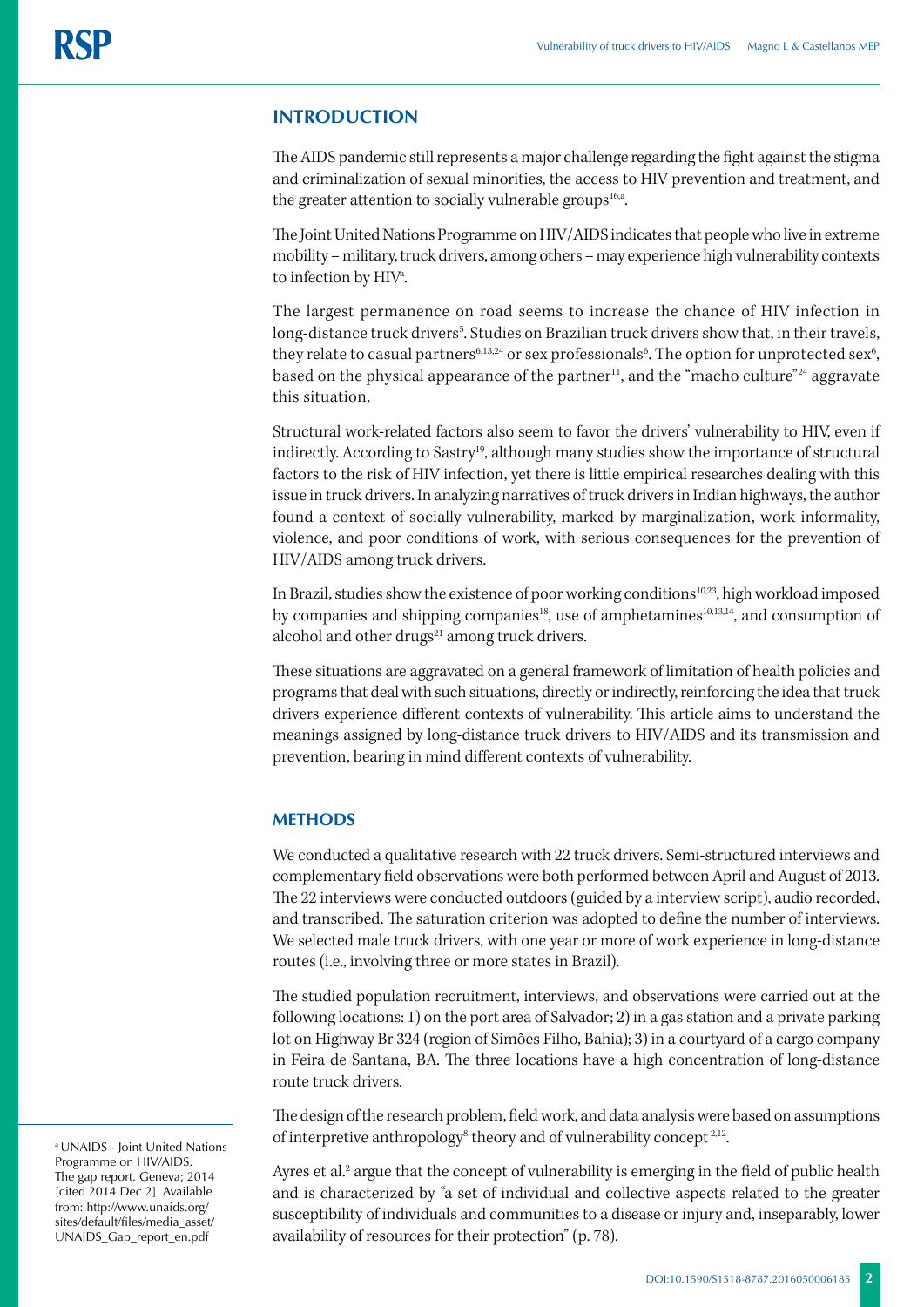The focus of vulnerability in health seeks to explore different levels of analysis of the social determination of the health-disease-care process, with particular attention to the relationships between private situations and specific social contexts. A widely used formulation<sup>12</sup> in relation to AIDS provides three levels of analysis: individual vulnerability, outlined by physical, cognitive, and behavioral factors related to a health problem that affects the individual; programmatic vulnerability, outlined by the performance of policies, programs, and services as intermediary elements between particular situations experienced by individuals and wider social contexts that favor or not the access to social rights and protection actions; social vulnerability, expressed by the operation of culture, religion, morals, politics, economics, among others, in determining the health-disease-care process. It assumes that contexts characterized by violating or weakening the human and social rights tend to increase vulnerability contexts in the three levels of analysis.

Geertz<sup>8</sup> defines culture as webs of meaning triggered and reworked in social interactions. We assume that such "webs" are present in the contexts of vulnerability to HIV/AIDS, calling upon analysis that overcome the mere identification of individual risk behaviors, for example.

The data generation and its analysis were performed keeping in mind that the meanings assigned by truck drivers to HIV/AIDS (and to its transmission and prevention) were strongly related to social performances – related to gender, sex, and work. These performances were considered in specific social interaction contexts, incorporating elements of the broader social contexts in which they were inserted. The analysis of these meanings and interpretations aimed to identify contexts of vulnerability to HIV/AIDS.

The thematic analysis identified three main themes: "today there are much worse diseases", "taking home a disease (...) I'm really afraid", and "risk groups, woman of the house, and condom". This research was approved by the Research Ethics Committee of the Institute of Collective Health (Process 280,068/2013).

### **RESULTS**

Most of the 22 respondents had 36 years of age or older, stable partner, low educational level, and more than 10 years working as a truck driver. Regarding the place of residence, there was a high concentration in the Southeast and Northeast regions.

The three research sites were characterized by intense male sociability, structured by activities, values, and work relations belonging to the universe of truck drivers. Gas station attendants, "*chapas*"<sup>b</sup>, and female workers at restaurants are characters acting in these social interactions. Although we did not carry out observations at night, respondents reported the presence of prostitutes and shemales in such places at night.

The observations and interviews showed that truck drivers consider gas stations as places to the care of the body; whilst the waiting places for loading and unloading (port and company) did not present a suitable structure for accommodation of drivers. These places were associated with difficult negotiations about the freight and with the increased time that drivers remain away from their homes.

The interviews showed that the contexts of vulnerability of truck drivers to HIV/AIDS are outlined in different levels, characterized by the following elements: the notion of risk group, the use of the opposite categories "house/street" and the performances of gender characterized by the hegemonic masculinity, altogether composing the individual vulnerability; the reduced concerns with AIDS ("optimism") related to the access to effective treatments, composing a "reverse effect" of programmatic vulnerability; the poor working conditions, common criminal violence present on long routes, and the disregard of the public power, altogether overlapping the health concerns and reinforcing a negative view about the State, composing the social vulnerability. These contexts of increasing vulnerability to HIV/AIDS are strongly experienced by long-distance truck drivers.

<sup>b</sup>*Chapas* are men at the roadside who guide truck drivers and provide general services. Several truck drivers from other regions are guided and assisted by them when they arrive in a new city.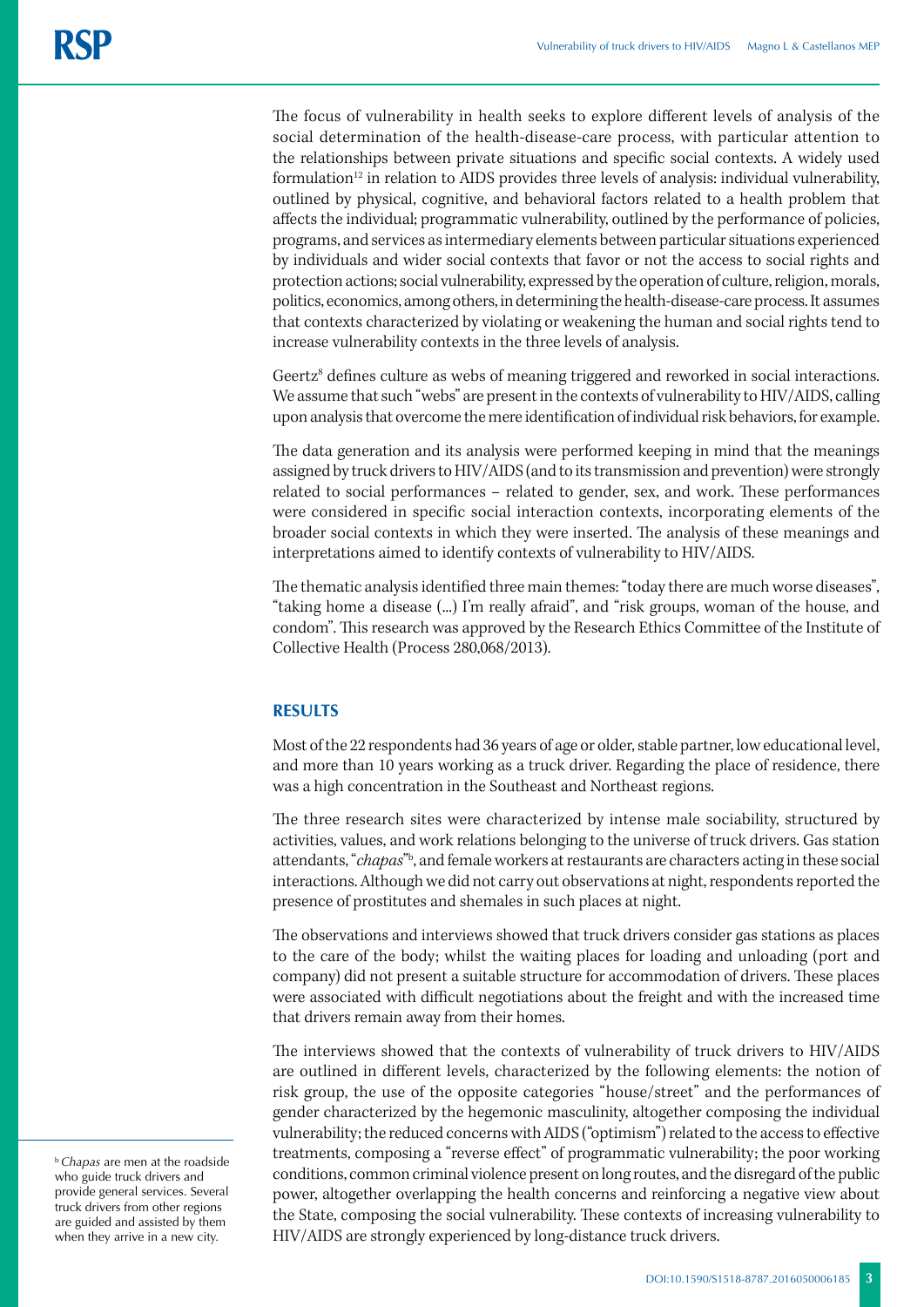#### **Minimizing HIV/AIDS: "today, there are much worse diseases"**

Some respondents consider AIDS as a "half concealed taboo" that can lead to "embarrassment". Sometimes, they even characterize it as "violent", "killer", "bad", "dangerous", or even comparable to "cancer".

However, for most, the concern over HIV/AIDS was extremely minimized before other adversities faced on the roads.

[The biggest concern of the truck driver] today, is the problem of robbery. (r. 8, 72 years old)

There's no condition, none at all. (...) you have to drink water every four hours. But there's no water fountain! Where am I going to stop the truck? If we have to park the truck (...) there's no bathroom, there's nothing, man! (r. 18, 32 years old)

Our government, rulers, they don't look, they don't value the truck driver. Driver to them is not a profession. Got it?! It's not a profession. (...) The police wants to extort us. (r. 19, 44 years old)

The low concern with HIV/AIDS was enhanced by the minimization of its gravity, by a new range of meanings related to the assumptions of its low lethality and the good quality of life of people living with the disease and under treatment.

There are few people I know that today live very well with AIDS, but in the past it was (...) the bogeyman of all. (...) They are people from my city. (r. 10, 51 years old)

These new ideas about AIDS are articulated with a sort of old social representations. If, before, this disease was seen widely as a "bogeyman", now it begins to be regarded as "lighter" than other "worse" diseases – such as cancer, mentioned by some respondents.

#### **"Taking home a disease (...) I'm really afraid"**

The notions of danger and risk were identified in the statements about sexual, family, and work performances as elements of gender identity. Thus, for some, this situation was expressed in the open confrontation of road risks and of unprotected sex. Most of them addressed the fear of "taking" the disease to the family, strengthening the meaning of AIDS as a moral threat. The figures of "adventurer man" and "father of the family" were significant references in these social performances.

Two respondents described personal situations of unprotected sex, justifying such an option by the emotional stimulus of exposing themselves to the risk:

The adrenaline is much stronger (...) Think about the feeling of putting your dick at stake (laughs) (...) I won't tell you that I'm not gonna do it without a condom. For sure, tomorrow or after, I will be doing it again without. (laughs). (r. 18, 32 years old)

We observe a mocking tone of the interviewee with the interviewer, creating a mood of complicity ("conversation between men") when he speaks of his sexual adventures. This is a narrative performance, taken by one of the younger respondents, who seeks to highlight the figure of the irresponsible "adventurer" as an important element of his manhood.

Gender identity admits different performances and feelings. Therefore, the same respondent continues:

Many and many times, I don't remember (of condoms) or think that the woman is very hot and end up not using (...) But when we fuck someone without a condom (...) we worry about two weeks (...) (in) taking home a disease, I'm really afraid of it. But I'm gonna do it, what's done is done! (r. 18, 32 years old)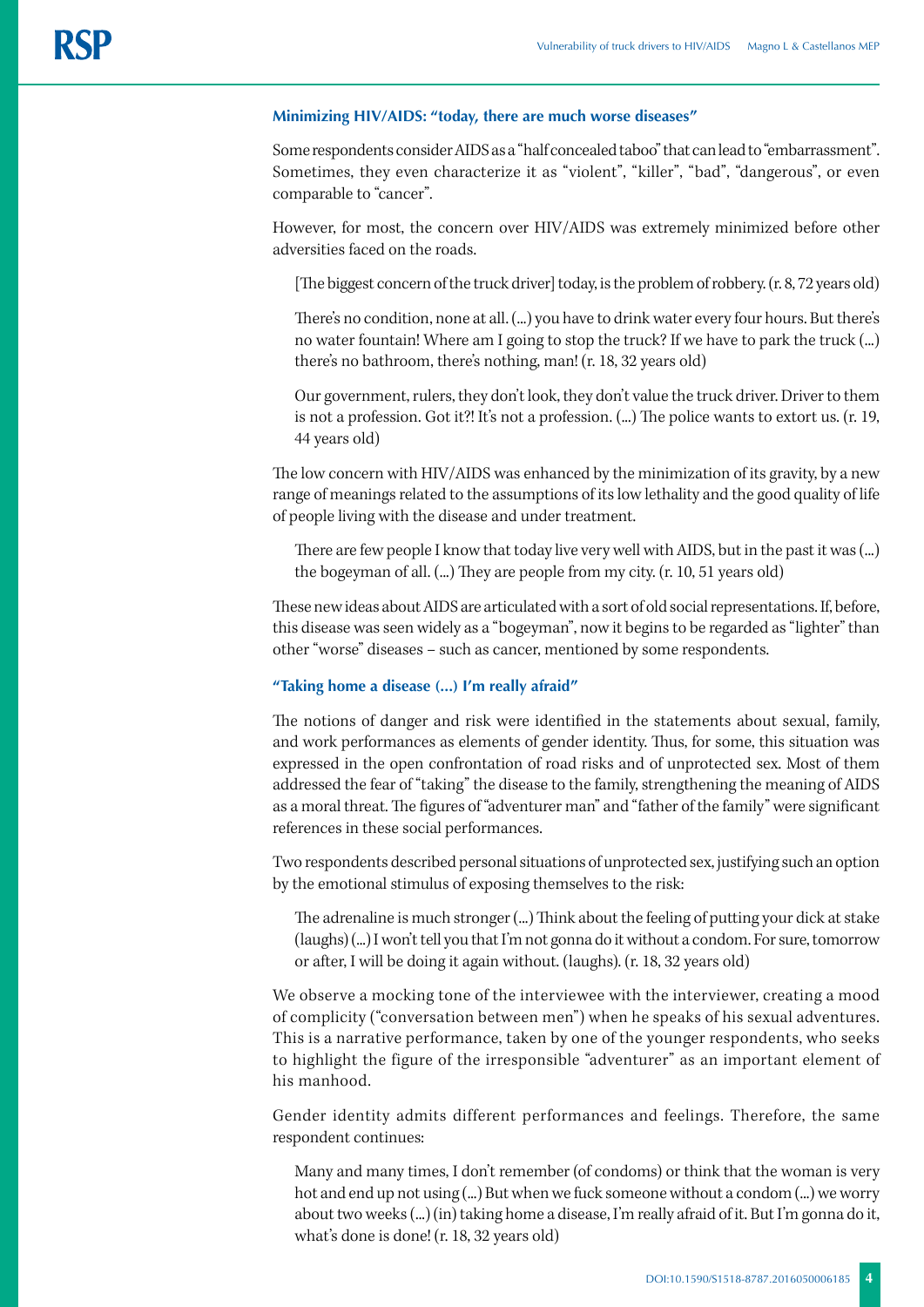Married and with a son, this respondent oscillates between the self-image of "adventurer" and "father of the family" – therefore, the one that can threaten the "home", but who must protect it.

For many respondents, the "self care" was meant as "care with the house/family", as a strategy for protection against "external threats": "You get one of those hookers, get home, deposit on your wife, you sick with AIDS! (...) It's not good" (r. 14, 65 years old).

We see that this male morality triggers a clear division between "home" and "street". In each of these spaces, the respondents admit different behaviors that act as symbolic borders. These borders must not be blurred, thereby avoiding the introduction of a (reprehensible) element of the street (disease, condom) within the home space.

# **Prevention strategies: "risk groups, woman of the house, and condom"**

We have seen that minimizing the severity of AIDS did not prevent its meaning as a threat. However, this threat is bounded by the notion of "risk group" and by the category of "street" (as opposed to "home"). So, it is in the middle of this range of meaning that the protection strategies, stated by the respondents, gain sense and orientation – leading towards the adoption of exclusive (but unprotected) sex with the "woman of the house", or even the use of condoms with "women of the street".

People identified by respondents as belonging to "risk groups" still refer to the classic groups identified by epidemiologists during the initial phase of the epidemic, in the late 1980s: homosexuals, drug users, and sex professionals. Respondents exclude "women of the house" and themselves from these groups, indicating low self-perception of risk.

She (wife) has the confidence that I am on the road, but alone. And I also have confidence that she also respects me and is alone. (...) We are not (...) part of the risk group (...) they are people who use drugs (...) with many partners. (r. 10, 51 years old)

Therefore, avoiding sexual relations with several people – especially, "prostitutes, women of the street, and fags" –, restricting them (almost) exclusively to the "woman of the house", was considered by respondents as a good preventive strategy, even if it is of difficult execution.

I think it prevents [AIDS], when you don't go out with any woman but the woman of the house. (...) Through the woman one gets it too, but from the fag is more guaranteed. (r. 7, 49 years old)

Respondents categorize subjects and situations, present in their contexts of social interaction, to measure different degrees of risk. The category "woman of the house" is not limited only to the wife, also involving women that have specific attributes of the space of the "house". This is, therefore, a "language of relations" (more than substantive attribute!) – as Goffman advocates about stigma –, a language produced in a broader web of meanings.

One of the respondents, for example, does not use condoms in the extramarital relationship with a "girlfriend". The fact that the "girlfriend" is married to another man (taking the place of "woman of the house"), in addition to the long term "dating", justifies for him the unprotected sex.

When I'm dating sometimes it passes, without a condom. But not anyone (...) There's a woman ... but I know her for nine years (...) Sometimes, I don't use condom, no. But if I get a woman I don't know, I have to use. (...) She's a married woman. (...) I always pass by there, I see her all the time. (r. 12, 54 years old)

We see that the use of condoms, although not consistent, is more related to the space of the "street", as a way to meet the so-called "men's needs" for sex, possibly more present in long routes. Many of the women who populate the contexts of social interaction of truck drivers, especially those involved with sexual service, are considered to be "anyone"; that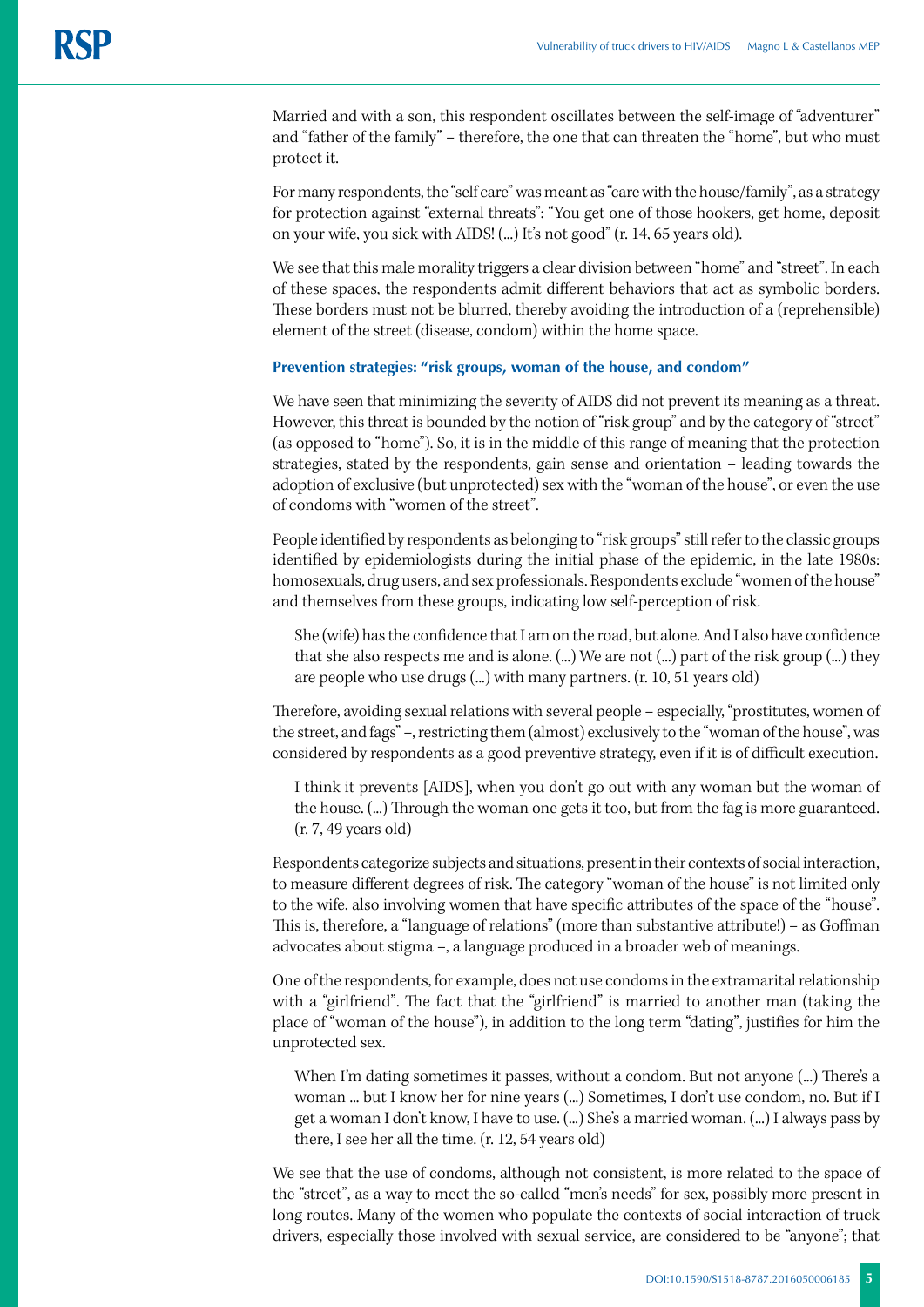is, as someone without bonds and who has no major concerns with the risk of infection by diseases – "rotten women" in the words of a interviewee, clearly denoting the stigma present there.

I only don't use (condom) with a wife that I had (...) and with my current one (...) But (...) a random woman, or even a girlfriend out of the house, I never stopped using. It is for fear of getting some disease, a pregnancy and an allowance to pay for. (...) My wife knows me, I know her, we don't use. There is (...) no danger. (r. 1, 63 years old)

The use of condoms was also related to the prevention of unwanted pregnancies, inside and outside home.

# **DISCUSSION**

The results show that the respondents did not ignore the existence of AIDS. However, elements of the social context of truck drivers are a priority in their field of concerns, decreasing the perception of risk to HIV/AIDS. This situation might affect negatively the adoption of individual protection strategies and strengthen the low search for health services by the male population<sup>7</sup>. .

Insecurity and risk are elements consistently present in the working context of truck drivers, related to the roads without care and without appropriate support structure, to the pressure of companies, to contexts of violence, and drug addiction and prostitution intensely present on long routes. Truck drivers feel a great neglect of the State, expressed by its omission before such insecurity and by the merely supervising action of the police. This is, therefore, a strong context of increasing vulnerability to HIV/AIDS, because it decreases the health attention and expectations in relation to social rights (decent work, health etc.) and produces specific exposures to the virus.

The high workload and lack of proper structure in the stopping places is widely reported by studies in Brazil<sup>15,18,21</sup> and in India<sup>19</sup>. The pressure of shipping companies for delivery of loads, many hours of work per day, and the lack of defined work shifts is usually associated with the use of amphetamines<sup>14,15,18</sup>. The use of these substances, in turn, is related to the higher chances of unprotected sex among truck drivers<sup>6</sup>. .

The meanings assigned by truck drivers to HIV/AIDS have incorporated changes that took place in the development of health technologies (especially anti-retroviral drugs), in the world context, and transformations in health policies in Brazil, with emphasis on the free universal access to AIDS treatment in the Brazilian Unified Health System. We identified the reduction of the perception of severity of AIDS, by this incorporation, as a "reverse effect" of the access to treatment. This effect can act in increasing the programmatic vulnerability to the prevention of HIV infection. The existence of known people living ("well") with HIV/AIDS reinforces this reduced perception.

Visions that minimize the severity of AIDS have been identified in other studies $^{22}$ , configuring a phenomenon called "optimism". This "optimism" may lead to the loosening of personal surveillance on sexual behaviors considered "of risk".

We believe that such "loosening" should not be seen as an individual isolated "behavior" or sensitive to only one contextual element (more extensive offer of effective treatment, for example), But it should be understood in the complex social dynamics related to the production of different contexts of vulnerability to HIV/AIDS. In this sense, the lack of policies and programs specifically aimed at truck drivers on the national scene, on one hand, and – perhaps even more problematic – the historic inattention of the government to male specificities and their implications for men's health, on the other, certainly participate in the abovementioned "loosening" process. A health policy aimed at men came to light only recently, and programs specifically directed to mobile populations still do not exist, in Brazil.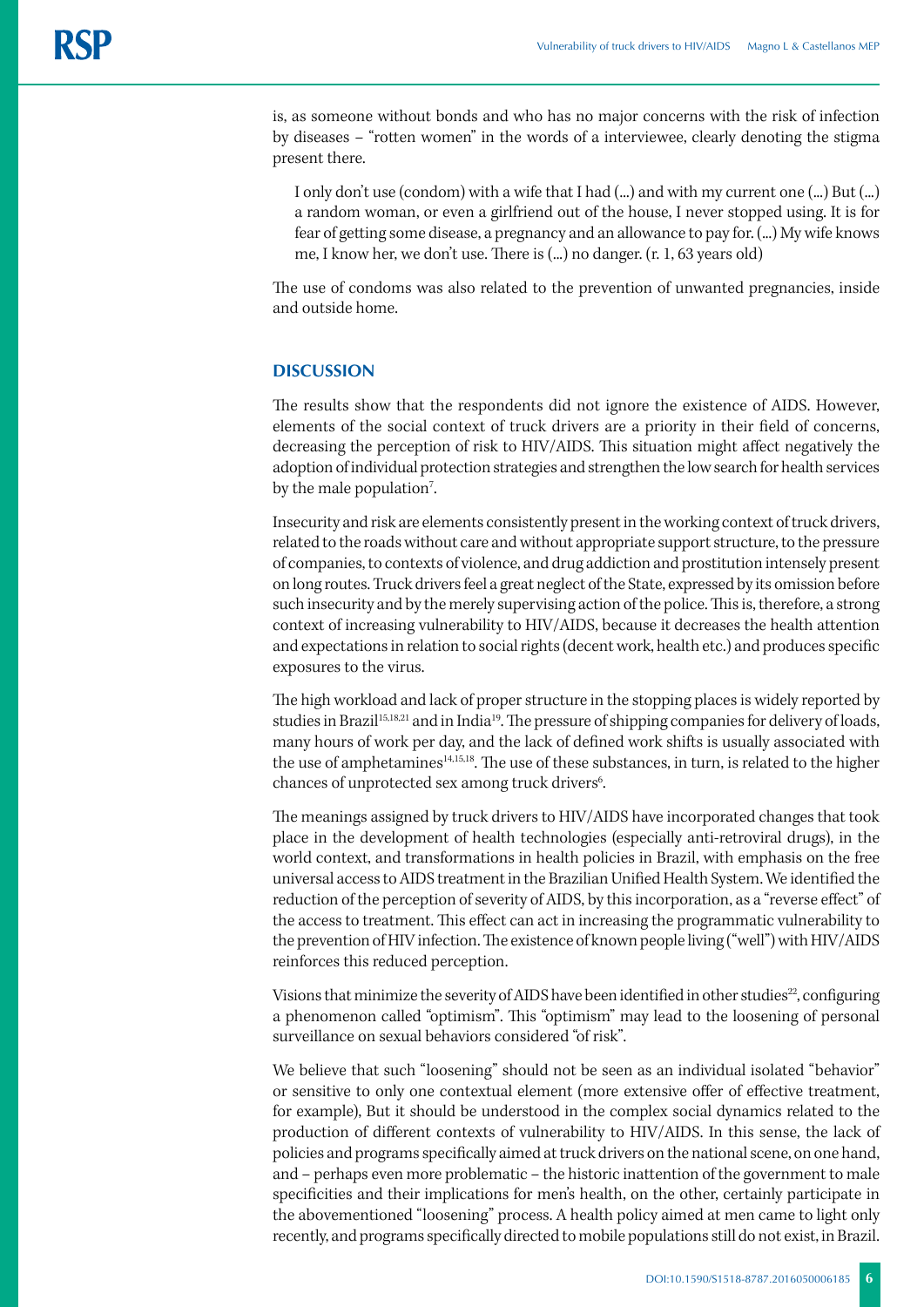The meanings assigned by truck drivers to AIDS (and the perception of risk/protection) are mediated both by broader social contexts and by social interaction contexts, along and beyond the roads.

In social interaction contexts, relevant symbolic spaces to the meaning of HIV/AIDS are demarcated. The delimitation of spaces of familiarization of sexual and affective relations, in contrast to spaces marked by mistrust, violence, and drugs, appeared as an organizing axis of the social experiences of respondents, affecting their perceptions of risk and protection strategies for HIV/AIDS. In this sense, these experiences can be considered as important elements in the context of individual vulnerability of those subjects to HIV/AIDS, not being reduced to an individual behavior isolated from broader social contexts.

The limited and specific use of condoms declared by the respondents involves both the perception of safety in relation to the "woman of the house", resulting from a relation of trust and symbolic proximity, and the perception of risk, marked by the mistrust and symbolic distance maintained in relation to the "woman of the street". These perceptions are measured in gender performances that seek to assign different meanings to manhood ("caregiver", "adventurer", "responsible", among others). Studies indicate low condom use with fixed partners among truck drivers<sup>24</sup> and the greater acceptance of its use among men in general<sup>7,20</sup> in casual sexual relations with women regarded as "unknown", as opposed to fixed or "known" partners.

This is a complex situation that requires reflection on social and cultural aspects of the functioning of Brazilian society, as indicated by Da Matta<sup>3,4</sup> and Parker<sup>17</sup>. "House" and "street" are regarded as "social significance realms" with particular world views or ethics, not only as geographic locations. The place given to the "girlfriend" on long route exemplifies this idea and shows how truck drivers update in their gender performances the distinction between house and street.

The "world of the house" (private) is commonly related to the space of family, affection, care, personal relationships, tradition, and values, while the "world of the street" (public) is directed to the place of movement, work, insecurity, individuality, impersonality, and leisure. Truck drivers are on the move, for long periods and routes. In some situations, openly facing the risk is an important element of their gender performance. In others, this performance is attached to the construction of spaces of "familiarity", as in the relations with the "girlfriends", for example.

The narratives of Indian truck drivers about sexuality had a similar division between the "house", representation of monogamous and safe sex, and the "street", which referred to the commercial sex with sex professionals<sup>19</sup>.

In the statements of our study, we also observed the persistence of old ideas about prevention and transmission, as the classic "risk groups" and "deviant behaviors", identified also by Herzlich and Pierret<sup>9</sup>, when investigating news on AIDS published in French newspapers of the early 1980s. These are new meanings and old ideas that work on minimizing risk perception, whenever the individuals identify themselves and their practices as distanced from those "groups" and "behaviors".

By the data here produced, we were able to identify different contexts of vulnerability to HIV/AIDS among truck drivers, but, in spite of this, the information provided by other data sources and types of study may (re)situate the results and discussions presented here.

More general elements related to the social context, work, public actions, technologies, and health policies interrelate with cultural elements that guide the performances and gender relations in specific situations experienced along the truck drivers' route. The long route intensifies the insecurity and risk, at the same time in which requires familiarization strategies of some spaces and characters that make up the interaction contexts of the investigated truck drivers. Our study showed how relations are established between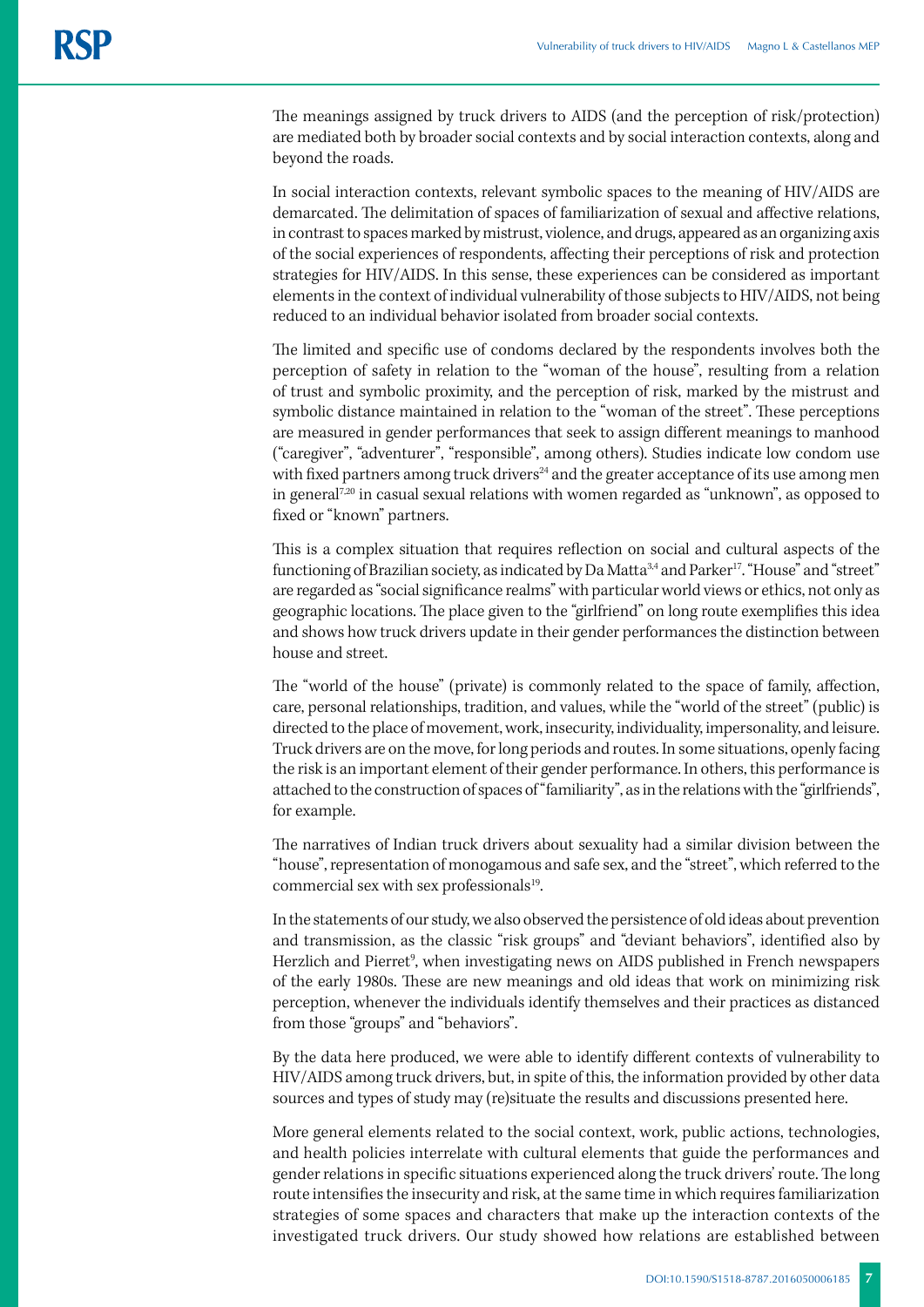meanings, performances, and social contexts responsible for the increasing vulnerability of truck drivers to the transmission of HIV/AIDS. Elements of gender/masculinity, occupation/working conditions, and violence are highlighted in these relations, articulating in different contextual levels of vulnerability.

Thus, this study contributes to the discussion about vulnerability to HIV beyond purely behaviorist analyses, mainly when it shows the complexity of issues related to a key population group to AIDS prevention policies.

The Brazilian Ministry of Health has conducted important partnerships with SEST/SENAT (Social Service of Transport and National Transport Learning Service) with the goal of developing health prevention interventions, such as condom distribution, provision of vaccines and rapid tests for HIV and viral hepatitis. However, often, these actions are punctual and not widely articulated with the health-care network; also, they do not consider the broader social context experienced by this population.

Thus, our study reinforces the need for programmatic actions of HIV/AIDS prevention and health promotion, systematic and well articulated to the health care systems, considering the specificity of the mobility experienced by long-distance truck drivers. These actions must involve the organization of health services in an appropriate way to meet the needs of people in a situation of high geographical mobility. We also defend intersectoral programs and policies to promote health and safety, acting effectively on the contexts of social vulnerability identified in this study. Such actions must be guided by ensuring the right to health and decent work, by public policies attentive to contexts of social vulnerability.

#### **REFERENCES**

- 1. Alves MDFP. Sexualidade e prevenção de DST/AIDS: representações sociais de homens rurais de um município da zona da mata pernambucana, Brasil. *Cad Saude Publica*. 2003;19(2):429-39. DOI:10.1590/S0102-311X2003000800024
- 2. Ayres JR, Paiva V, França-Jr I. Conceitos e práticas de prevenção: da história natural da doença ao quadro da vulnerabilidade e direitos humanos. In: Paiva V, Ayres JR, Buchalla CM, editors. Vulnerabilidade e direitos humanos- prevenção e promoção da saúde: livro I, da doença à cidadania. Curitiba (PR): Juruá; 2012. p.71-94.
- 3. Da Matta R. O que faz o brasil, Brasil? São Paulo: Rocco; 1984.
- 4. Da Matta R. A casa & a rua: espaço, cidadania, mulher e morte no Brasil. São Paulo (SP): Rocco; 1997.
- 5. Delany-Moretlwe, Bello B, Kinross P, Oliff M, Chersich M, Kleinschmidt I et al. HIV prevalence and risk in long-distance truck drivers in South Africa: a national cross-sectional survey. *Int J STD AIDS*. 2014;25(6):428-38. DOI:10.1177/0956462413512803
- 6. Ferreira LOC, Oliveira ES, Raymond HF, Chen SY, McFarland W. Use of Time-location sampling for systematic behavioral surveillance of truck drivers in Brazil. *AIDS Behav*. 2008;12(4 Suppl):32-8. DOI:10.1007/s10461-008-9386-0
- 7. Guerriero I, Ayres JRCM, Hearst N. Masculinidade e vulnerabilidade ao HIV de homens heterossexuais, São Paulo, SP. *Rev Saude Publica*. 2002;36(4):50-60. DOI:10.1590/S0034-89102002000500008
- 8. Geertz C. A interpretação das culturas. Rio de Janeiro (RJ): LTC; 1989.
- 9. Herzlich C, Pierret J. Uma doença no espaço público: a AIDS em seis jornais franceses. *Physis*. 2005;15 suppl:71-101. DOI:10.1590/S0103-73312005000300005
- 10. Knauth DR, Pilecco FB, Leal AF, Seffner F, Teixeira AMFB. Manter-se acordado: a vulnerabilidade dos caminhoneiros no Rio Grande do Sul. *Rev Saude Publica*. 2012;46(5):886-93. DOI:10.1590/S0034-89102012000500016
- 11. Malta M, Bastos FI, Pereira-Koller EM, Cunha MD, Marques C, Strathdee SA. A qualitative assessment of long distance truck drivers' vulnerability to HIV/AIDS in Itajaí, southern Brazil. *AIDS Care*. 2006;18(5):489-96. DOI:10.1080/09540120500235241
- 12. Mann J, Tarantola D. From epidemiology to vulnerability to human rights. In: Mann J, Tarantola D, organizers). AIDS in the world II. New York: Oxford University Press; 1996. p.427-76.